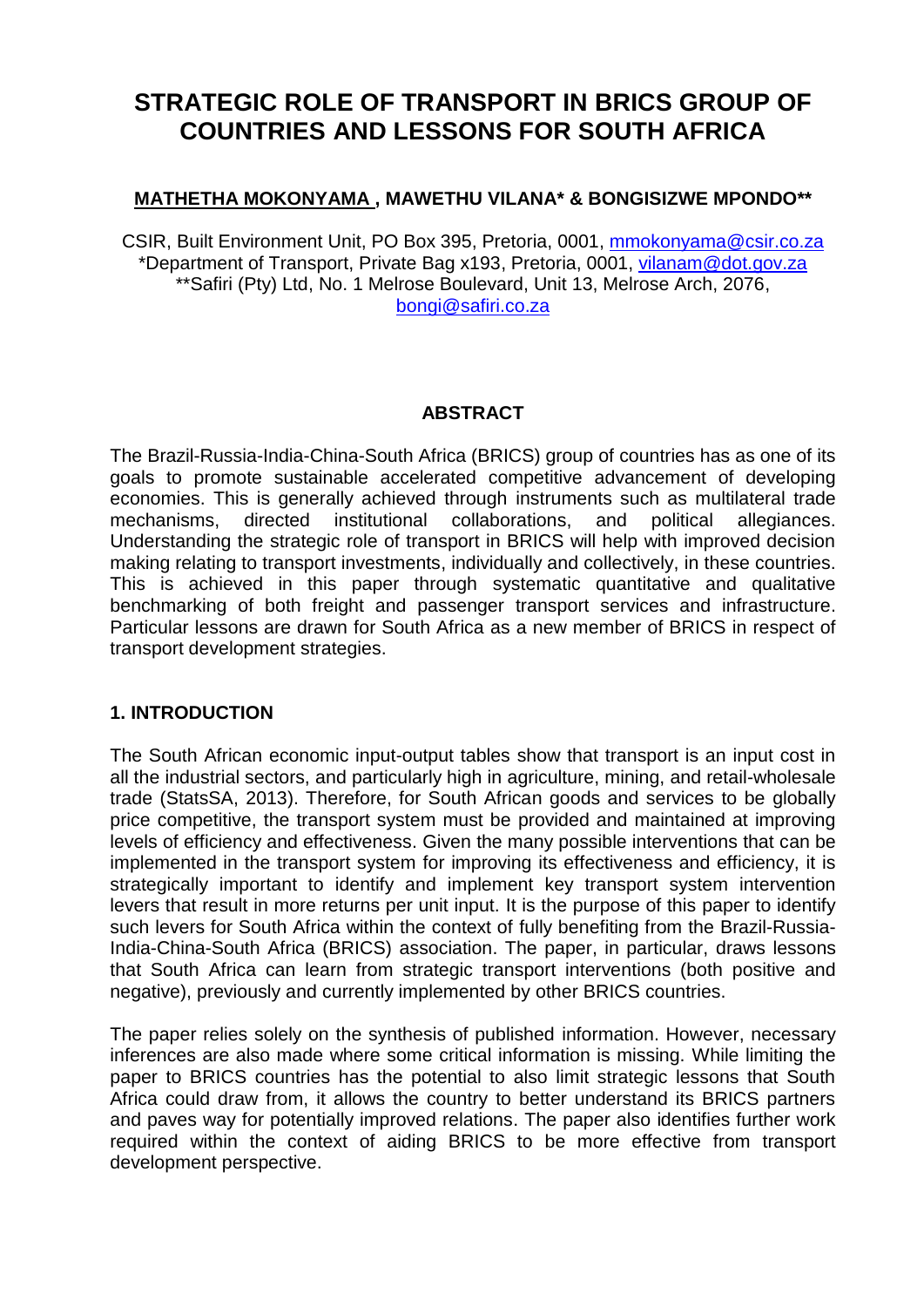# **2. BACKGROUND**

Originally formed in 2009, the Brazil-Russia-India-China-South Africa (BRICS) bloc of countries has as one of its goals to promote sustainable accelerated competitive advancement of developing economies. This is generally achieved through instruments such as multilateral trade mechanisms, directed institutional collaborations, and political allegiances. Through invitation of the BRIC members, South Africa joined the group in 2010. However, there is currently no formally binding agreement among the BRICS members (EDGE, 2012). The South Africa's joining of BRICS has not been without criticism, for example Qobo (2010) remarks that apart from peer recognition and opportunity to become globally influential, it is technically not clear why South Africa joined the group given its relatively small size, both in terms of population and the economy.

BRICS meets annually to discuss strategic issues such as (i) the continuous transformation of multilateral organisations such as the United Nations and World Trade Organisation, (ii) trade facilitation among the BRICS members, and (iii) collaboration in respect of region specific interests and opportunities. Current issues on the BRICS agenda include (i) the establishment of a development bank for developing countries, (ii) roles of multilateral institutions such as the World Bank and International Monetary Fund and World Trade Organisation's Doha round of trade talks, and (iii) Regional issues such as the tackling of Middle East conflicts, and humanitarian crises on the African continent (AllAfrica.com, 2012).

The possible establishment of a BRICS development bank is of particular importance from a transport development perspective. This bank would in particular need some guidance on how to prioritise infrastructure development, including transport infrastructure, within BRICS and other developing countries. This in turn requires a clear articulation of the role of transport in development. For South Africa, in order to maximise the benefits of being part of the BRICS, the country would need to have an informed position on key infrastructure priorities, and in the context of this paper, transport infrastructure as well as associated systems and operations.

# **3. COMPARATIVE ASSESSMENT OF COUNTRIES WITHIN BRICS**

This section of the paper compares the BRICS countries from a transport perspective with the aim of identifying key differences between South Africa and other BRICS members and their implications on transport. The planned strategic transport interventions in the BRICS member countries are also reviewed.

# **3.1 Demographics**

Table 1 compares South Africa against other countries in terms of selected demographic indicators, where all the indicators are normalised to South Africa. From the table, other BRICS countries have population significantly higher than South Africa by a factor ranging from 3 to 30. Similarly, the relative number of households in the other countries is significantly higher than South Africa. Given the relatively large household sizes in India, the relative number of Indian households is reduced. Among BRICS countries, South Africa lags significantly behind in terms of the proportion of population with university or higher education degree or certificate, even compared to India with a large rural population. This is also reflected in terms of the relative inability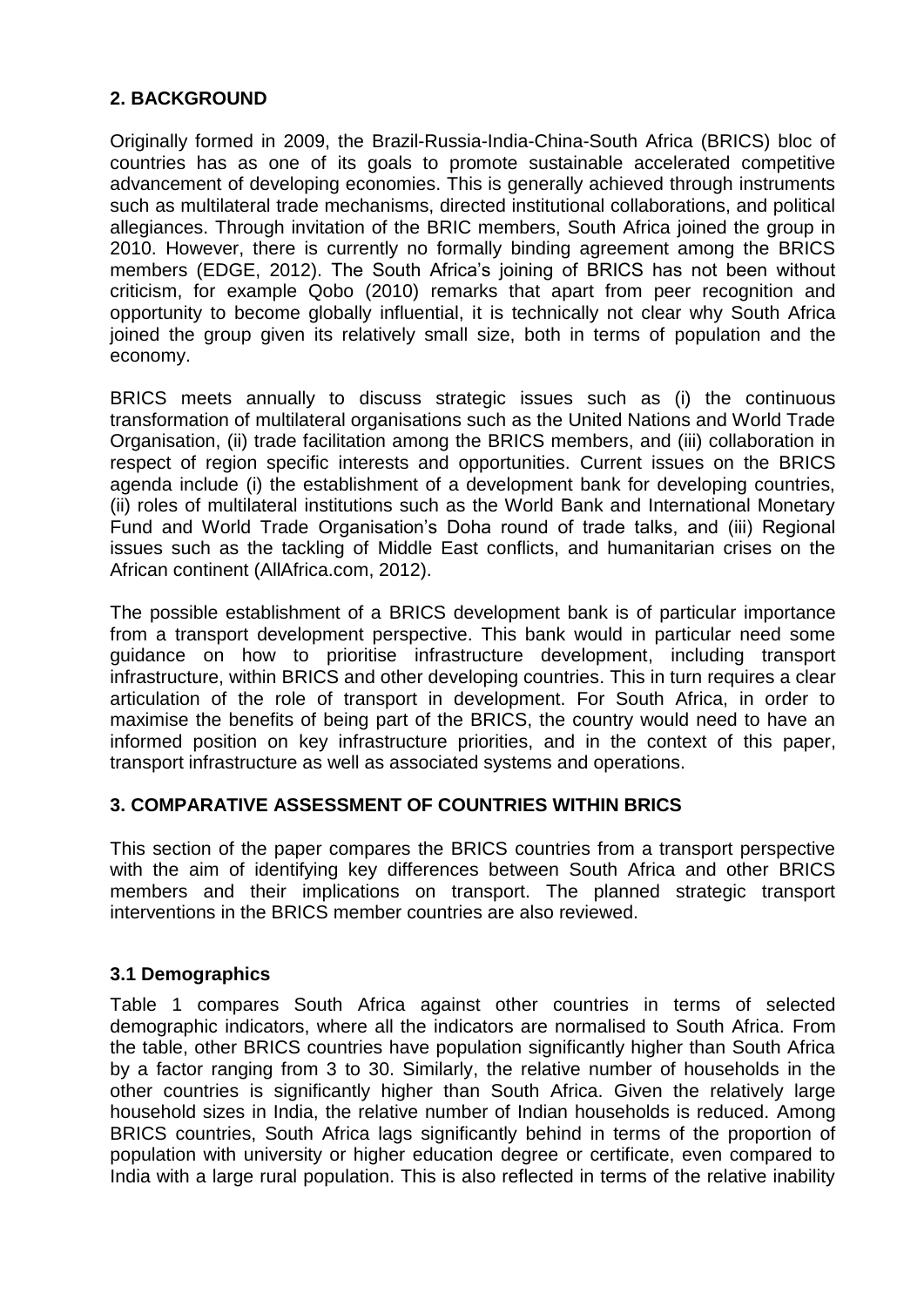of the South African economy to absorb labour (shown here in terms of employed as a % of population).

One of the implications of the relatively lower population base in South Africa within BRICS is the reduced domestic market absorption capacity, and therefore for significant growth, it is primarily reliant on export growth. On the other hand, through BRICS, South Africa has the potential advantage of having access to a large international market. However, increasing access to the rest of the BRICS market would require South Africa to produce much more efficiently in order to be competitive, including improving the efficiency of the transport system. Also, given the technical skills required to create a competitive economy are likely to be found among people with higher levels of education, South Africa will need to systematically invest in the education system to develop such skills for supporting the transport system. Failure to do so may result in reduced the capacity to leverage on BRICS membership.

| <b>Benchmarking parameter</b>                                                         | <b>Brazil</b> | <b>Russia</b> | <b>India</b> | <b>China</b> | <b>South</b><br><b>Africa</b> |
|---------------------------------------------------------------------------------------|---------------|---------------|--------------|--------------|-------------------------------|
| Population                                                                            | 4.26          | 3.19          | 27.22        | 29.89        |                               |
| Number of households                                                                  | 4.89          | 3.75          | 16.16        | 29.10        |                               |
| Urbanised population                                                                  | 1.46          | 1.28          | 0.49         | 0.87         |                               |
| Employed as % of population                                                           | 2.06          | 1.93          | 2.06         | 2.71         |                               |
| Percentage of population with university or<br>higher education degree or certificate | 3.39          | 7.27          | 1.49         | 8.24         |                               |
| Urbanised population                                                                  | 1.46          | 1.28          | 0.49         | 0.87         |                               |
| Employed as % of population                                                           | 2.06          | 1.93          | 2.06         | 2.71         |                               |

#### **Table 1: Comparison of BRICS countries selected demographic indicators**

Source: Derived from World Bank (2010)

# **3.2 Economy**

Table 2 compares South Africa against other countries in terms of selected economic indicators, where all the indicators are normalised to South Africa. The South African GDP per capita is comparable with other BRICS countries, and significantly higher than that of India. This in turn is an indication that, at an aggregate level, South Africa is on par with other BRICS countries in terms of wealth. However, the relatively high Gini Coefficient (measure of income inequalities), shows that only a small proportion of South Africa's population has access to the wealth. For passenger transport, this implies that South Africa's population is relatively more prone to subsidised transport operations (public transport subsidies). India, for example, with relatively higher population densities and low Gini Coefficient still requires public transport subsidies. Furthermore, notwithstanding other contributory factors, subsidy revenue is as much as 35% and 60% for some of the largest Indian public transport operators Delhi Transport Corporation, and Calcutta State Transport Corporation, respectively (Jane's, 2009). Nonetheless, public transport operations generally show that a combination of population density and public transport operational efficiency can result in fare revenue covering most of the operational costs, for example 82% for Sao Paulo's SPTRans (Brazil), 90% for Mumbai's BEST (India), and 100% for many operators in Hong Kong (China) (Jane's, 2009).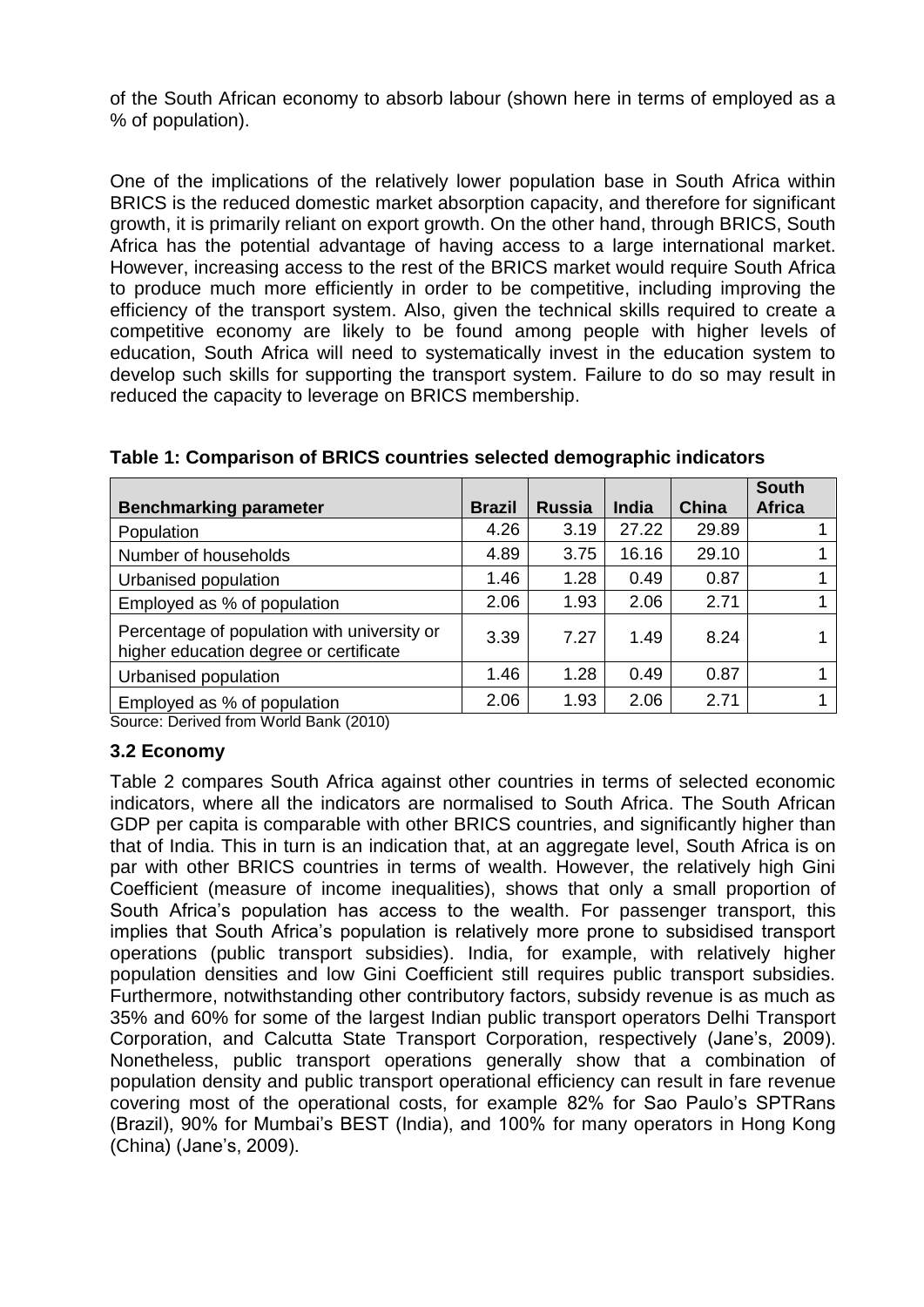Also from Table 2, the value of South African exports as a percentage of the GDP is relatively high. Also, the value of imports relative to other BRICS countries is also high. These indicators show that, relative to other BRICS countries, South Africa is dependent on the export market (second to China) and therefore susceptible to the performance of the global economy. Furthermore, the relatively high import traffic implies that the country is unable to meet its own internal consumption demand, making it susceptible to global commodity prices. From a transport perspective, this situation implies that port infrastructure and operations are fundamental to the basic survival of the country. Therefore it is imperative that South African port infrastructure must function effectively and efficiently.

| <b>Benchmarking parameter</b> | <b>Brazil</b> | <b>Russia</b> | <b>India</b> | <b>China</b> | <b>South</b><br><b>Africa</b> |
|-------------------------------|---------------|---------------|--------------|--------------|-------------------------------|
| GDP per capita                | 1.06          | 1.93          | 0.33         | 0.77         |                               |
| Gini coefficient              | 0.83          | 0.66          | 0.58         | 0.65         |                               |
| Exports as % of GDP           | 0.41          | 0.97          | 0.86         | 1.07         |                               |
| Imports as % of GDP           | 0.45          | 0.72          | 1.03         | 0.93         |                               |

#### **Table 2: Comparison of BRICS countries on selected economic indicators**

Source: Derived from World Bank (2010)

#### **3.3 Transport infrastructure and operations**

Table 3 compares South Africa against other countries in terms of selected transport indicators, where all the indicators are normalised to South Africa. Among other BRICS countries, South Africa has relatively small land area coverage. All things being the same, this puts South Africa at a relative advantage in terms of the relatively lower cost required to provide a countrywide transport network. Russia, as an extreme contrast, is characterised by low density settlements that are separated by long distances and multiple time zones. South Africa can take further advantage of this through improved coordinated land use and transport infrastructure development, for example corridorbased consolidation.

Relative to other BRICS countries, only Brazil has a rail network smaller than that of South Africa. However, given South Africa's relatively small land area, its gross rail network density is the highest of all BRICS countries. This is yet another attribute that South Africa can use to its advantage, especially with regard to internal trade flows. Similarly with regard to the road network, South Africa has a relatively denser network for improved internal connectivity. Despite the relatively small size of South Africa, transport costs as a proportion of logistics costs are highest of all BRICS countries. This is an indication of the transport network efficiencies inherent in the South African transport network. For South Africa to be competitive and leverage on BRICS, it needs to continuously unlock network bottlenecks and operational inefficiencies, for example through appropriate freight modal split, as well as freight nodal designs and connections. Currently in South Africa, transport costs as a proportion of logistics costs are estimated at 7% of GDP (CSIR, 2012).

All the BRICS countries have the advantage of access to sea ports. Direct access to port infrastructure increases the ability of a country to trade, and in fact, it has been shown that landlocked countries generally lag behind in trade than countries with access to ports (Faye et al., 2004). With reference to Table 3, only Russia has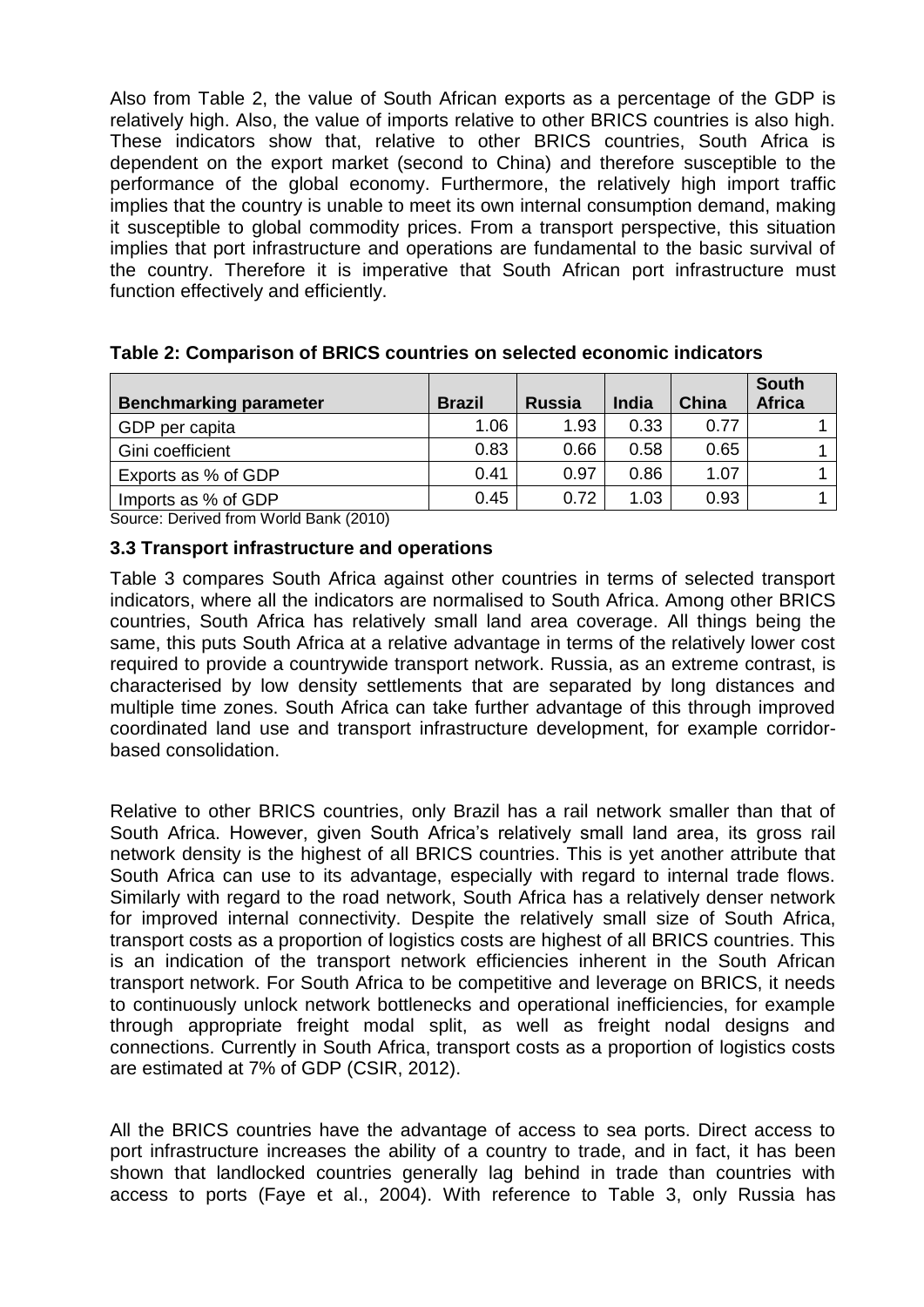containerised export and import traffic lower than South Africa. This may be because Russia's economy is mainly dependent on energy exports. Within BRICS, therefore, South Africa is in partnership with countries that tend to process large volumes of containerised traffic, especially China, from which it can benchmark itself in terms of port capacity planning. The added advantage to South Africa is access to an extensive coast line in both the east and western sides of the country. This is unlike China that is reliant mainly on the eastern coast. In fact, given that port cities tend to attract migrants, shown in China to be significantly fuelling urbanisation rates to the east (Sachs, 2005), South Africa can use its extensive coastal line to spread the port traffic load, and also use it to influence more optimal internal development patterns.

|                                                   |               |               |              |              | <b>South</b>  |
|---------------------------------------------------|---------------|---------------|--------------|--------------|---------------|
| <b>Benchmarking parameter</b>                     | <b>Brazil</b> | <b>Russia</b> | <b>India</b> | <b>China</b> | <b>Africa</b> |
| Land area                                         | 7.08          | 14.17         | 2.67         | 8.00         | 1             |
| Rail network size                                 | 0.90          | 2.76          | 2.02         | 2.94         |               |
| Road network size                                 | 4.84          | 2.71          | 11.93        | 11.34        |               |
| Volume of containerised exports                   | 2.30          | 0.32          | 1.90         | 31.30        |               |
| Volume of containerised imports                   | 1.54          | 0.29          | 1.63         | 9.76         |               |
| Number of registered vehicles                     | 3.27          | 3.38          | 10.21        | 20.31        |               |
| Registered cars/1000 population                   | 1.60          | 1.67          | 0.11         | 1.07         |               |
| % public transport trips - work trips             | 0.58          | 1.02          | 0.07         | 0.10         |               |
| Annual petroleum fuel sales for general<br>public | 0.37          | 0.40          | 0.58         | 16.98        |               |
| Fuel sales per vehicle registered                 | 0.31          | 0.23          | 14.60        | 31.40        |               |
| Expenditure on transport as % of GDP              | 1.15          | 0.60          | 0.17         | 0.83         |               |
| Transport costs as % of logistics costs           | 0.19          | 0.08          | 0.75         | 0.30         |               |
| Transport as % of household expenditure           | 0.76          | 0.82          | 1.19         | 0.82         |               |

**Table 3: Comparison of BRICS countries on selected transport indicators**

Source: Derived from World Bank (2010)

Also based on Table 3, only India has a car ownership rate lower than South Africa. Even so, given the relatively small South African population among BRICS countries, car ownership rate in terms of cars/1000 population is comparatively high in South Africa. This implies that relative to other BRICS countries, South Africa is reliant on private transport travel, translating into relatively higher expenditure on personal travel. In fact, as shown in Table 3, apart from India, South African households tend to spend more on transport than the BRICS counterparts. Depending on household income, South African households spend between 7% and 21% of household income on transport (Statistics South Africa, 2012).

# **3.4 Overall intervention strategies**

Brazil, Russia, India and China, all admit that in order to be competitive, there is scope for improvement in respect of transport infrastructure and operations. What follows are some of the key interventions currently being adopted by these countries to intervene in the transport sector.

- **Brazil** (ConstruBusiness, 2010):
	- o Double the paved road network from 12.2% to 25% by 2014.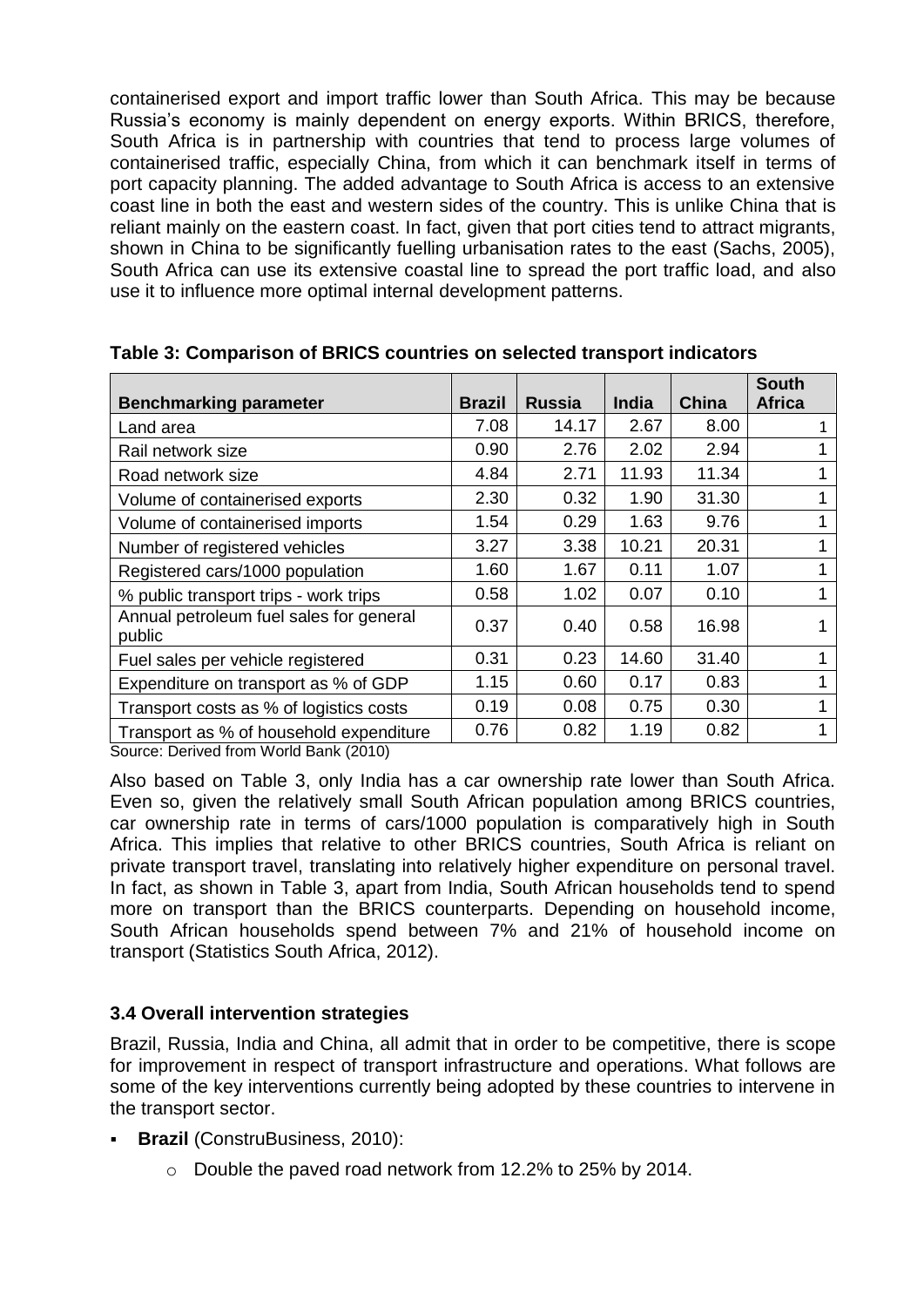- $\circ$  Improved long term planning to ensure security of raw materials for building roads.
- o Rail network to receive relatively more funding.
- $\circ$  Relocation of settlements near railways lines in order to increase the average speed of trains.
- o Increased competition through increased concession of rail operations.
- o Improving North-South transport network connectivity.
- o Improving modal integration to achieve optimal modal split.
- $\circ$  High speed train connectivity between major cities at an average speed of 280km/h, including express route between Rio de Janeiro and Sao Paulo.
- o Improved coordination of air transport planning.
- o Expansion and modernisation of ports.
- **Russia** (World Bank, 2004; MTRF, 2011):
	- o The 2030 transport strategy aims for modernisation of railways, ports, and reconstruction, and rehabilitation of road sections and supporting infrastructure.
	- o Increased train speed between Moscow and St Petersburg.
	- o Increased integration with the European Union with the launch of the high speed train between St. Petersburg and Helsinki (Finland).
	- o Transatlantic shipping line between St. Petersburg and South America.
	- $\circ$  Construction of subways in many of the cities, e.g. Omsk and Chelyabinsk.
	- o Addressing of the increased competition between rail and road.
- **India** (Sahoo, P. 2011; Bhattacharyya and Chakraborty, 2010):
	- o Development of a strategic industrial corridor between Mumbai and New Delhi.
	- o Investment in high capacity public transport networks (metros and bus rapid transit).
	- o Dedicated freight corridor project, long distance cargo only railways between New Delhi and Mumbai
	- o Concessions for road developments.
	- o Modernisation of railway stations.
	- o Expansion of the rail network.
	- o Setting up manufacturing plants for rolling stock.
	- o Widening of historically narrow roads in urban areas.
	- o Concessions agreements for roads developments.
	- o Greenfields ports development.
	- o India- Myanmar-Thailand trilateral highway.
	- o Jiribam-Imphal-Moreh and Tamu-Kalay-Segyi line linking with New Delhi.
- **China** (APCO. 2010; APEC, 1999):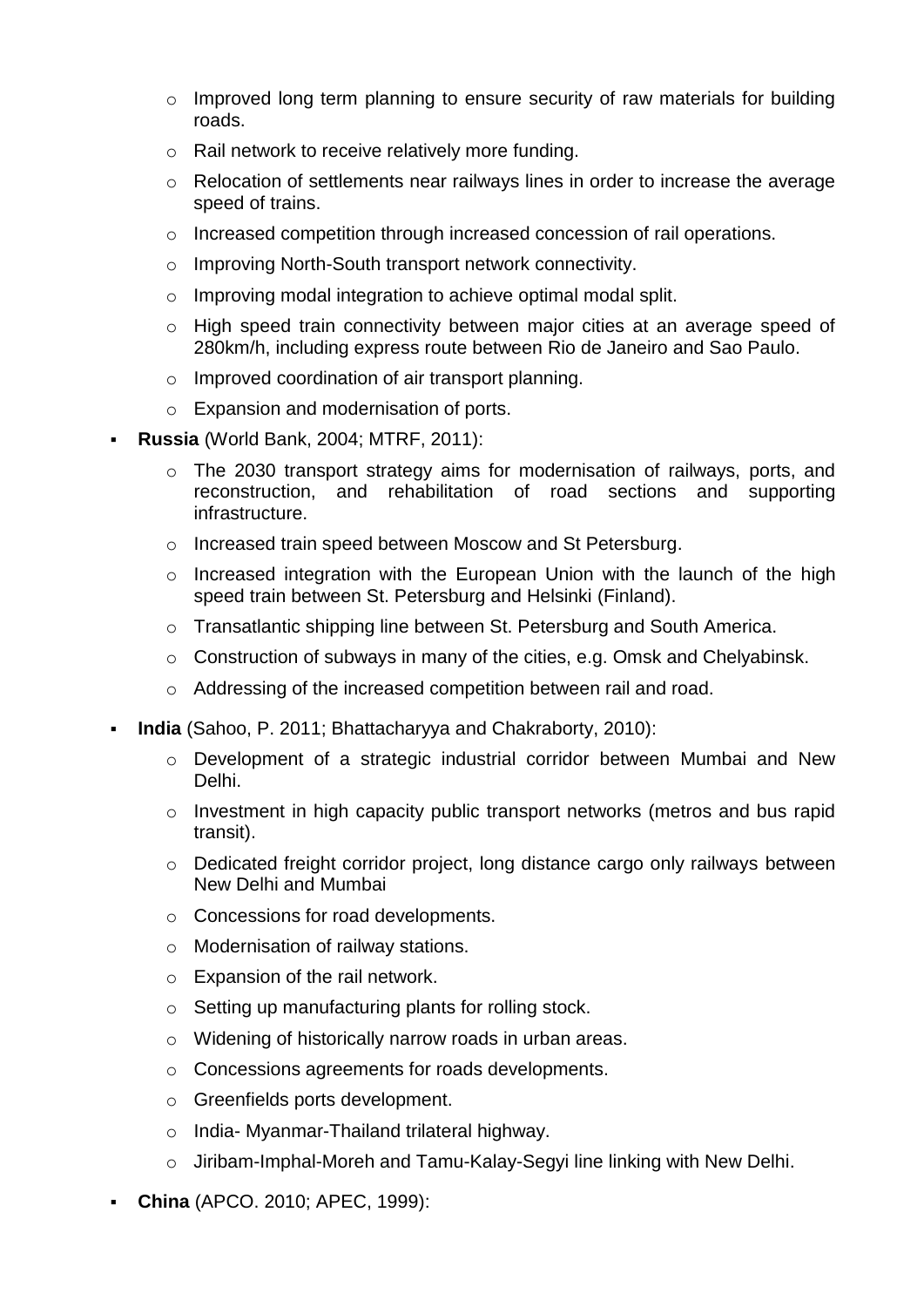- o Gradual reduction of reliance on fossil fuels.
- o Reduction of transport emissions.
- o Implement high capacity public transport networks.
- o Prioritisation of terminals and berths for handling energy cargo, containers and raw materials.
- o Upgrading the standards of navigable channels in accordance to meet requirements of 1000 ton vessels.
- o Computerisation of port operations.

The envisaged interventions are responsive to the specific gaps identified in the respective countries. The interventions are inclusive of infrastructure (new infrastructure, modernisation, maintenance, and expansion), systems (institutional reforms, planning targets, and regulations), as well as operations (implementation of efficiency measures). The transport interventions envisaged in the other BRICS countries are similar in many respects to interventions contained in 1996 the White Paper on National Transport Policy (DoT, 1996), Moving South Africa Action Agenda (DoT, 1998), National Transport Master Plan (DoT, 2009), Public Transport Strategy (DoT, 2007), the National Development Plan (NPC, 2011), and several other strategic planning documents. The key differences with other BRICS countries are likely to stem out from implementation of the plans.

# **4. LESSONS FOR SOUTH AFRICA**

In its current form, BRICS appears to be more of a dialogue platform than a trade bloc. It is in this light that South Africa envisages using its BRICS membership to strengthen its position in global politics, and also strengthen South-South relations through improved trade relations (GCIS, 2012). Furthermore, South Africa would like to use the platform to increase the participation of the African continent in global trade, particularly with regard to energy, information and communications technology, rail and road infrastructure, agriculture and food security (GCIS, 2012), all of which have an interface with the transport domain.

South Africa must use its BRICS membership to leverage on its strengths and address its weaknesses. From the perspective of levering its strengths, the 2011-2012 World Economic Competitiveness Report (WEF, 2011) identify South Africa's strengths as (i) quality of institutions, (ii) business sophistication, and (iii) quality research institutions. South Africa can use these specific strengths to set up dedicated institutions for implementing plans as well as monitoring the effectiveness of the implementation process for further refinement of the plans. The key weaknesses identified are: (i) poor labour relations, (ii) poor university enrolments, (iii) and deteriorating infrastructure, and (iv) poor levels of security. From a transport perspective, South Africa needs to:

- Ensure that there is a world class system for training transport professionals in order to deal with the ever increasing complexities of the transport system that must be globally competitive.
- Trade unions, particularly in the transport sector, must be resourced in order to respond to the modern sectoral challenges. For example ensuring good quality continuous development for members.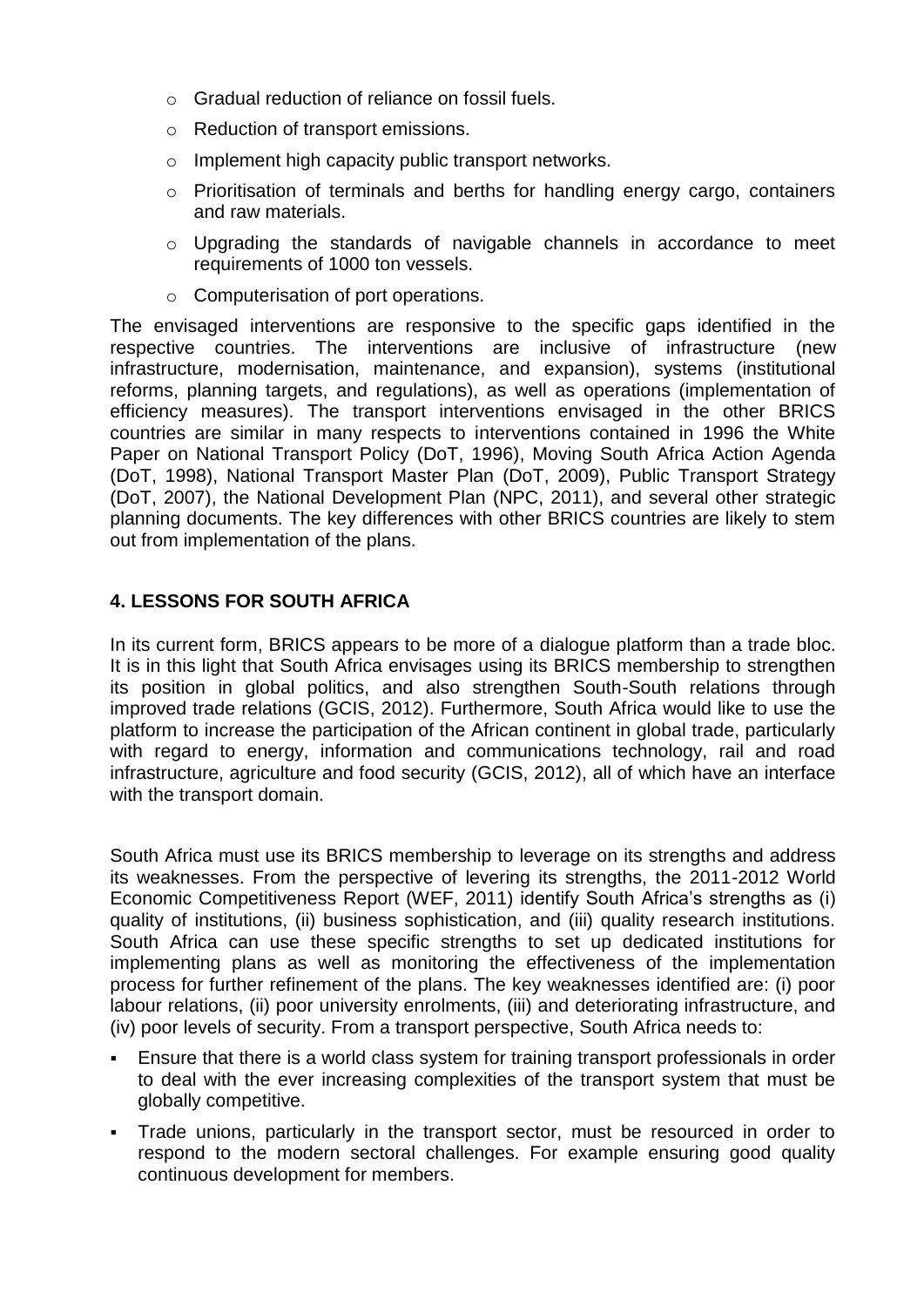A more systematic safety and security plan in the transport sector must be formulated and implemented.

Learning from the successes and failures of other BRICS members in respect of the above matters must be on South Africa's agenda when it engages the other BRICS members.

#### **6. CONCLUSIONS**

Transport is a significant component of trade related costs as well as the overall cost of living. Therefore an efficient and effective transport system is essential for any country's global competitiveness. Transport in particular will play an important role in the achievement of one of the primary goals of the Brazil-Russia-India-China-South Africa (BRICS) bloc of countries of promoting sustainable accelerated competitive advancement of developing economies. The paper benchmarked South Africa against other BRICS members from a transport perspective and showed that:

- South Africa's population base is relatively low, and therefore has relatively diminished domestic market consumption, and therefore for significant growth, it is primarily reliant on export growth. Increased access to the rest of the BRICS market would require South Africa to produce much more efficiently in order to be competitive, including improving the efficiency of the transport system. The technical skills levels in South Africa also need to be developed in order to be on par with the rest of the BRICS members. This is especially essential for developing a transport system that has ever increasing complexities associated with the need to be globally competitive.
- While South Africa as a country is wealthy relative to other BRICS members, it has the worst income disparities. This implies that passenger transport subsidies may be a permanent feature in the country's transport system.
- South Africa's wellbeing is fundamentally dependent on exports and imports and therefore on the efficiency of the ports.
- Many of the strategic transport interventions that other BRICS countries are implementing are similar to what is planned for South Africa. It is important that South Africa learns from the other BRICS members (both successes and failures) in respect of the implementation of these transport interventions.

#### **7. RECOMMENDATIONS**

In the light of the baseline review undertaken in the paper, it is recommended that a more structured approach be developed to systematically inform a transport development agenda for BRICS. This will in turn assist BRICS members to effectively learn from, and assist each other in the quest to ensuring global competitiveness of the group.

#### **8. REFERENCES**

AllAfrica.com. 2012. South Africa: Zuma welcomes BRICS declaration. [http://allafrica.com/stories/201203300015.html.](http://allafrica.com/stories/201203300015.html)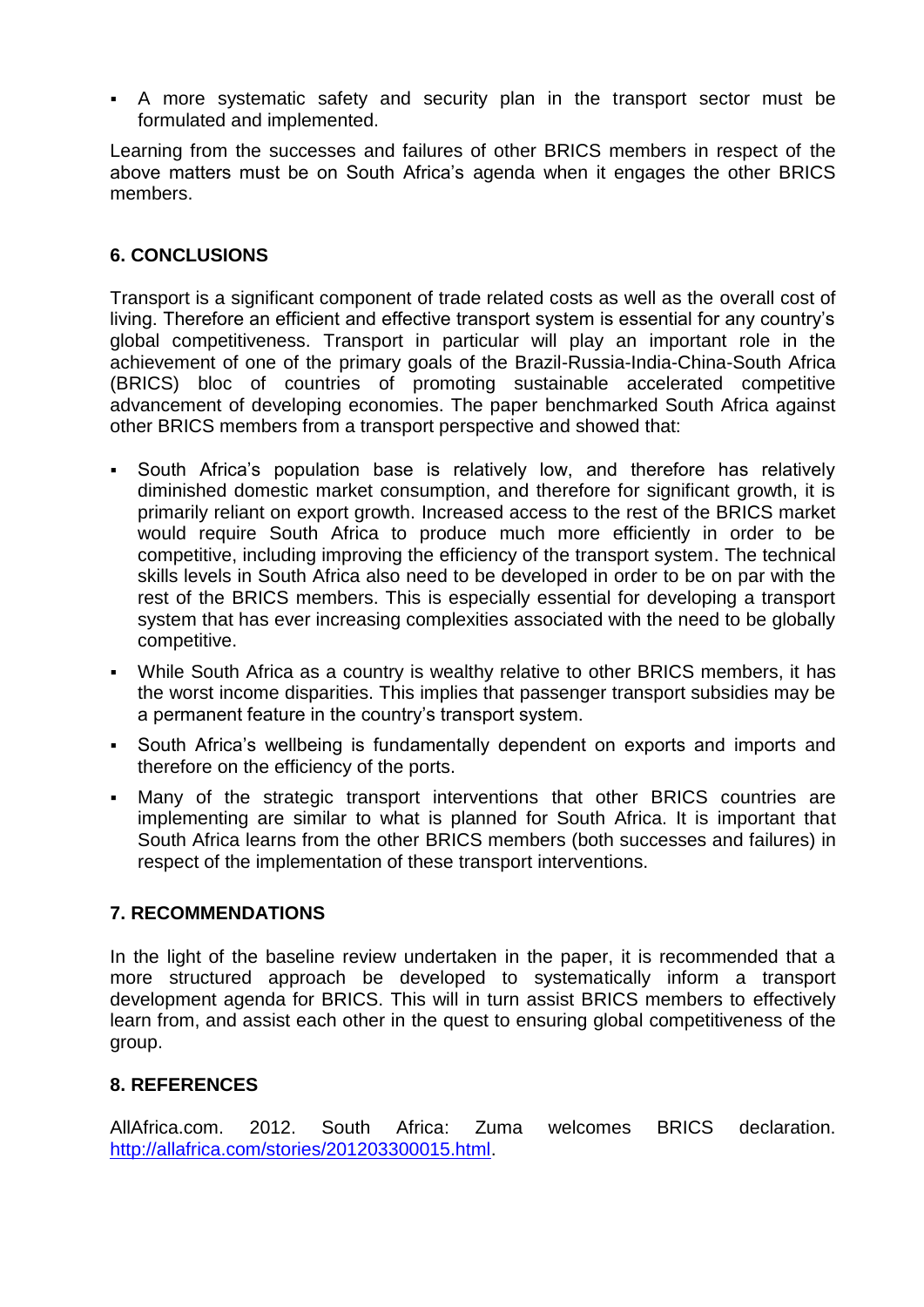APCO. 2010. China's  $12<sup>th</sup>$  five-year plan: How it actually works and what's in store for the next five years. APCO Worldwide, China.

APEC, 1999. Report on the Impact of the Growth of the Size of the Container Vessels on Port Development. APEC Port expert Group, China.

Bhattacharyya, A. and Chakraborty, D. 2010. India's recent infrastructure development initiatives: A comparative analysis of South and South East Asia. Munich Personal RePEc Archive, Germany.

Button, K. 2010. Transport economics, 3<sup>rd</sup> edition, Edward Elgar Publishing, UK.

CSIR. 2012. The 8<sup>th</sup> Annual State of Logistics Survey for South Africa: Gearing up for change. South Africa.

ConstruBusiness. 2010. Brazil 2020: Plan. Build. Grow.  $9<sup>th</sup>$  Brazilian Construction Congress, Brazil.

DoT (Department of Transport). 1996. White Paper on National Transport Policy. Pretoria, South Africa.

DoT (Department of Transport). 1998. Moving South Africa Action Agenda: Urban passenger module, Pretoria.

DoT (Department of Transport). 2009. National Transport Master Plan. Pretoria, South Africa.

EDGE (Economic Development and Growth eThekwini). 2012. Building better BRICS: South Africa's inclusion into the Bloc. Durban, South Africa.

Faye, M.L., McAthur, J.W., Sachs, J.D., and Snow, T. 2004. The challenges facing landlocked developing countries. Journal of human development, Vol. 5, No. 1, pp. 31- 68.

GCIS (Government Communication and Information System). 2012. BRICS (Brazil, Russia, India, China, South Africa), [http://www.info.gov.za/aboutgovt/programmes/international/brics.html,](http://www.info.gov.za/aboutgovt/programmes/international/brics.html) South Africa.

Jane's. 2009. Jane's Urban Transport Systems 2008-2009,  $27<sup>th</sup>$  edition, Jane's Information Group Limited, Surrey, UK.

MTRF (The Ministry of Transport of the Russian Federation). 2011. Transport trends and challenges in the Russian Federation. 24<sup>th</sup> Session Working Party on Transport Trends and Economics, Geneva, Switzerland.

NPC. 2011. National Development Plan: Vision for 2030. Office of the Presidency, South Africa.

Qobo, M. 2010. The BRIC pitfalls and South Africa's place in the world. South African Institute of International Affairs. Sunday Independent Newspaper, South Africa.